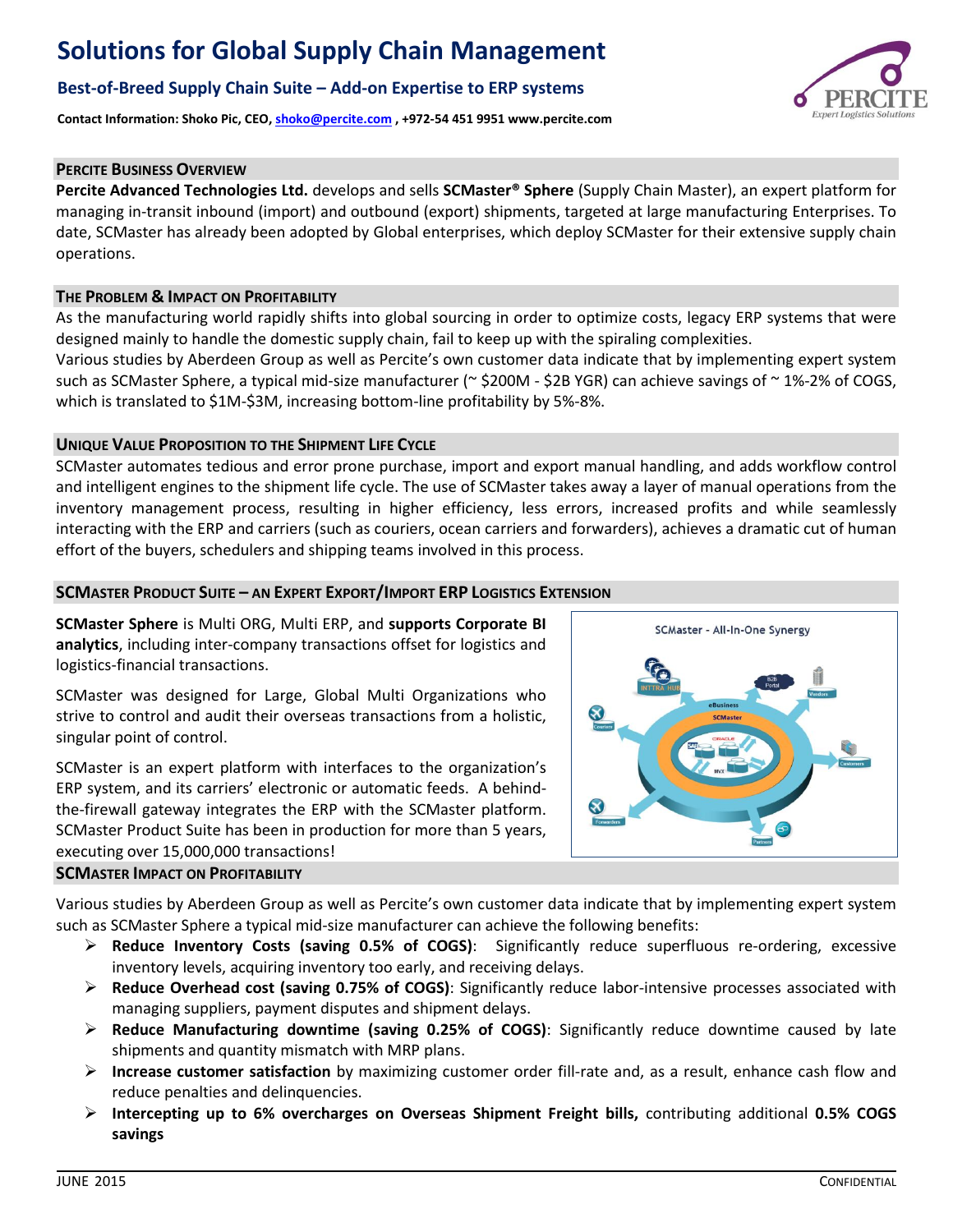

#### **THE TEAM**

The top four team members bring over 110 years of experience in Supply Chain Management solutions and enterprise SaaS software. The Team has ERP, Forwarding, EDI, Import and Export Knowledge, acquired with large projects such as:

- 
- 
- **TowerJazz Semi Conductors Inbound and eFreight Audit**
- 
- **Champion Motors**
- 
- 
- 
- 
- **KLA Tencor** Inbound shipment eFreight Audit
- **Marvell Inc Industrial Industrial Audit** Inbound and Outbound shipment management and eFreight Audit
	-
- **Motorola Solutions Inbound and eFreight Audit** 
	- $2<sup>nd</sup>$  largest car dealer In Israel inbound material management
- **Plasan Sasa Supply Chain Logistics and EDI vs. Navistar, Oshkosh Chain Logistics and EDI vs. Navistar, Oshkosh**
- **Orbotech** Global Intra-Company Shipping and eFreight Audit
- **ECI ECI ECI ECI ECI ECI ECI ECI ECI ECI ECI ECI ECI ECI ECI ECI ECI ECI ECI ECI ECI ECI ECI ECI ECI ECI ECI ECI ECI ECI ECI ECI ECI ECI ECI**
- **Comverse** Comverse Comverse Computer Computer Computer Computer Computer Computer Computer Computer Computer Computer Computer Computer Computer Computer Computer Computer Computer Computer Computer Computer Computer Comp



#### **BLUE CHIP CUSTOMERS**

SCMaster has been in production for over 5 years. Existing customers include blue ribbon enterprises such as: **Home Center IL.** (\$0.2B), **Elbit Elisra** (\$0.4B), **Marvell** (NASDAQ:MRVL, \$3.2B), **KLA Tencor IL** (NASDAQ:KLAC, \$2.8B), **PALRAM Industries** (TASE:PLRM, \$0.4B), **Plasan SASA** (\$0.4B), **Comverse** (NASDAQ:CMVT, \$1.6B), **Orbotech** (NASDAQ:ORBK,\$0.5B), **ECI** (\$0.5B), **Motorola Solutions** (NYSE:MOT,\$0.4B), **RH Electronics** (RHE:TASE, \$150M), **USR Electronic (**\$120M**), Champion Motors** (\$1.5B) **& TowerJazz Semiconductors (**TSEM:TASE, \$0.6B**).**

# **PERCITE BUSINESS PARTNERS**

Large ERP integrators such as **MalamTeam**, VARs, such as **Benefit IT**, promote **SCMaster Sphere** with targeted verticals, such as manufacturing companies and the AUTO industry for the expertise of SCMaster to support complex EDI, P2P processes (Procure to Pay) and OTC (Order to Cash) transactions.

**StoreNext** and **Nipendo** - B2B and EDI infrastructure providers are also coupled with Percite e-Commerce offering on large EDI transactions with Percite customers and their business partners.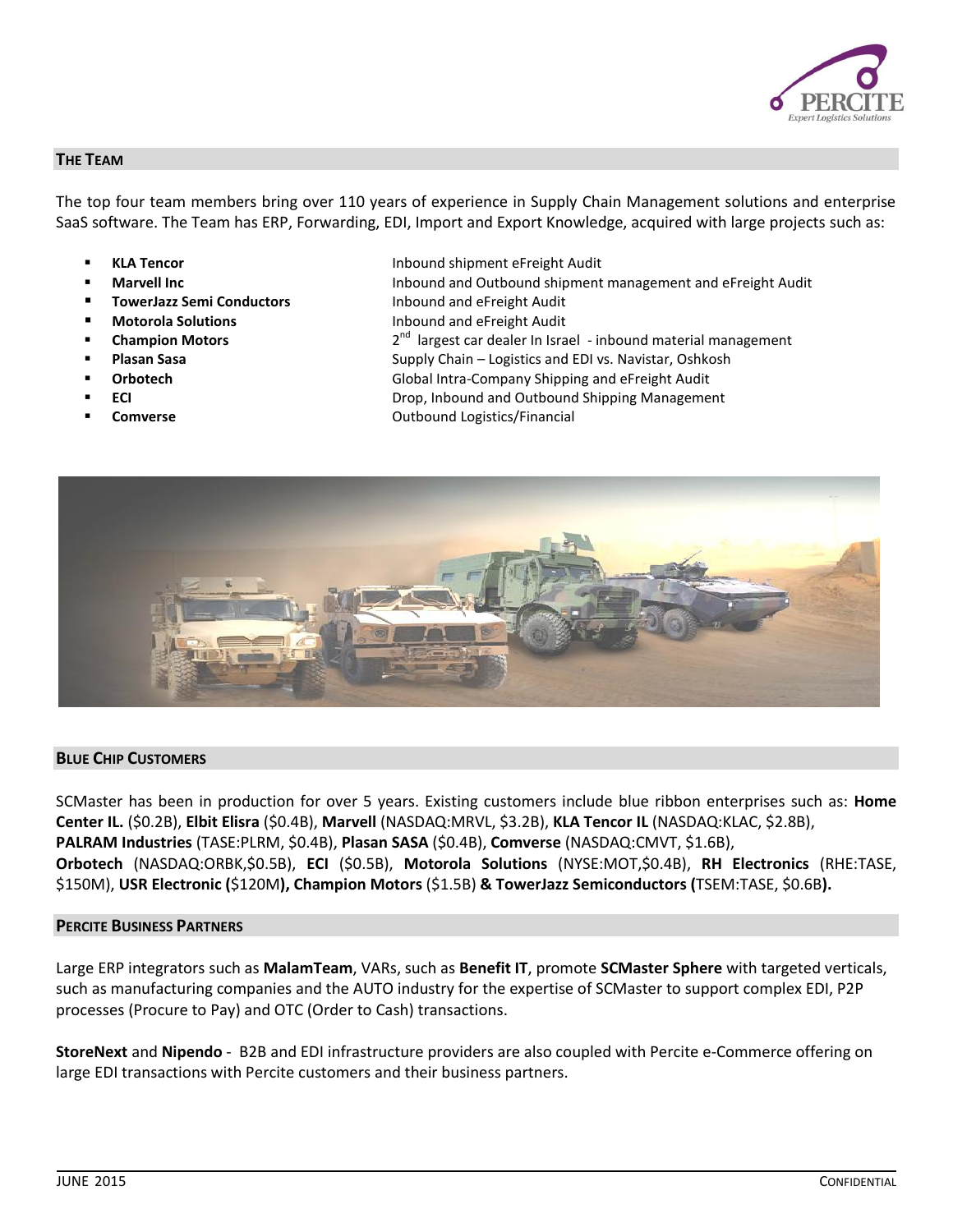

#### **CUSTOMERS CASE STUDY – RH ELECTRONICS**

#### **SCMASTER MODULES - PO ECOLLABORATION, IMPORT, ORACLE APPLICATIONS ERP FINANCE (AP)**

RH Electronics is an EMS Mfg. (Electronic Manufacturer Subcontractor). RH YGR is ~ \$150MM, serves the Israeli market, has ~ 600 vendors (worldwide and Israel).

On an annual basis, RH generates ~ 40,000 POs (PO Headers – Standard and Release) with ~ 165,000 lines, which are managed by  $\sim$  20 buyers and schedulers.

Each line might be changed (due to MRP runs)  $\sim$  5 times in its life cycle.

#### **Before SCMaster:**

RH suffered from  $\approx$  5% errors in the receiving

process due to the following reasons:

- Early shipments, due in later date resulted in warehouse overload, early AP transaction to vendor (affecting payterms).
- Late shipments affecting production lines and BOM issues
- Un-matched quantities as of production plan, due to changes of PO revisions, which never arrive to vendors, due to lack of buyers to communicate these changes to vendors

# **After SCMaster:**

#### **RH reached an exceptional 0.5% error rate in receiving.**

All Freight Invoices (arriving from Forwarders) are posted automatically in RH OA AP, relieving excessive human resources from doing so.

All Customs Declarations are automatically posted in RH OA AP, saving late VAT posting (interest) and relieving excessive human resources from doing this tedious job.

Most overseas Vendors Invoices are automatically posted throughout PO Match into OA AP, with user approval only, thus reducing also AP resources and mistakes.

\*\*\*\*\*\*\*\*\*